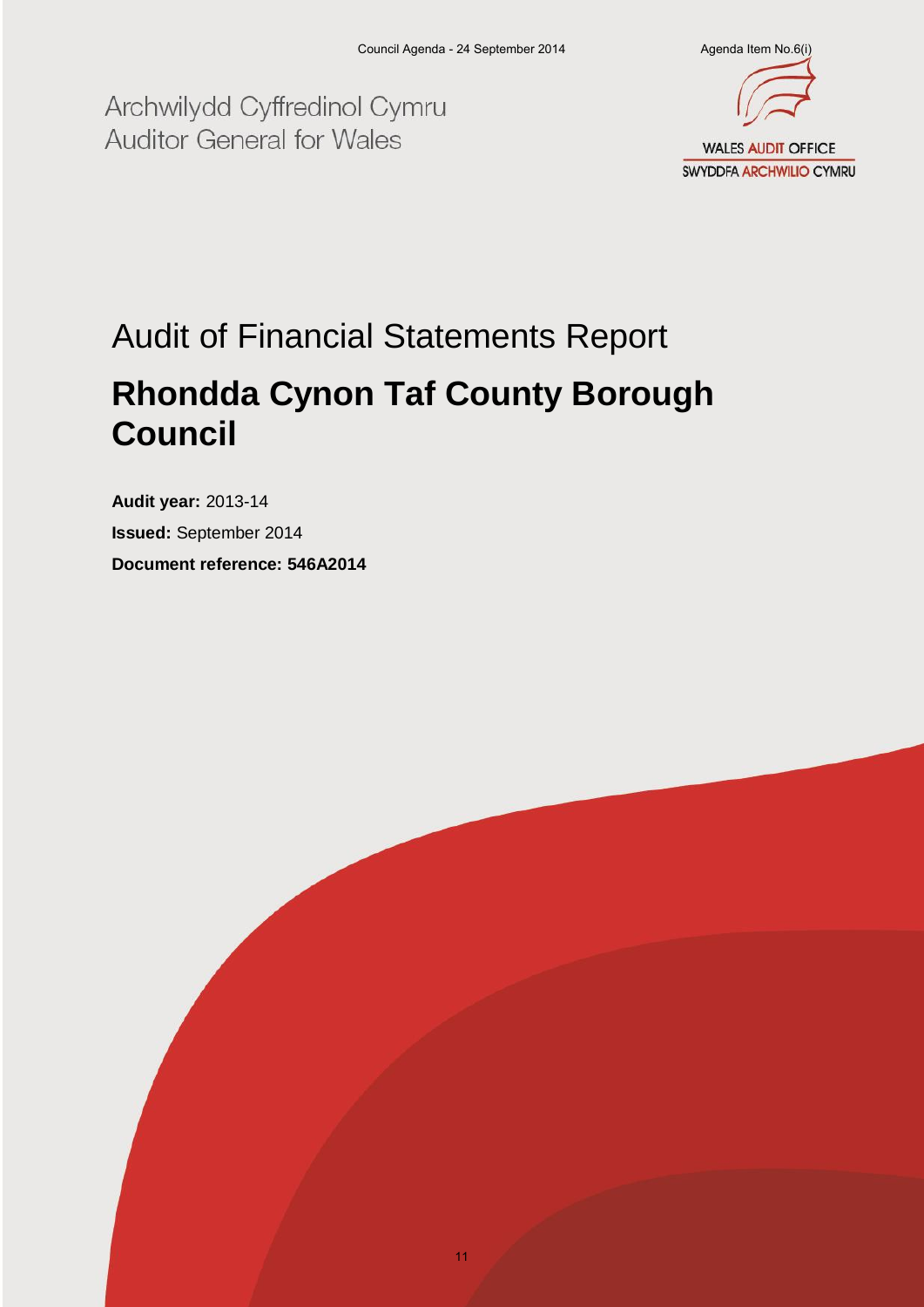# Status of report

This document has been prepared for the internal use of Rhondda Cynon Taf County Borough Council as part of work performed in accordance with the statutory functions.

No responsibility is taken by the Auditor General, the staff of the Wales Audit Office or, where applicable, the appointed auditor in relation to any member, director, officer or other employee in their individual capacity, or to any third party.

In the event of receiving a request for information to which this document may be relevant, attention is drawn to the Code of Practice issued under section 45 of the Freedom of Information Act 2000. The section 45 Code sets out the practice in the handling of requests that is expected of public authorities, including consultation with relevant third parties. In relation to this document, the Auditor General for Wales, the Wales Audit Office and, where applicable, the appointed auditor are relevant third parties. Any enquiries regarding disclosure or re-use of this document should be sent to the Wales Audit Office at [infoofficer@wao.gov.uk.](mailto:infoofficer@wao.gov.uk)

The team who delivered the work were John Herniman, Jeremy Saunders, Helen Holt, Simon Howells, Gareth Lewis, David Williams, Alexis Smith, John Jones, Dylan Rees, Andrew Davies, Johanna Butt and Richard Thomas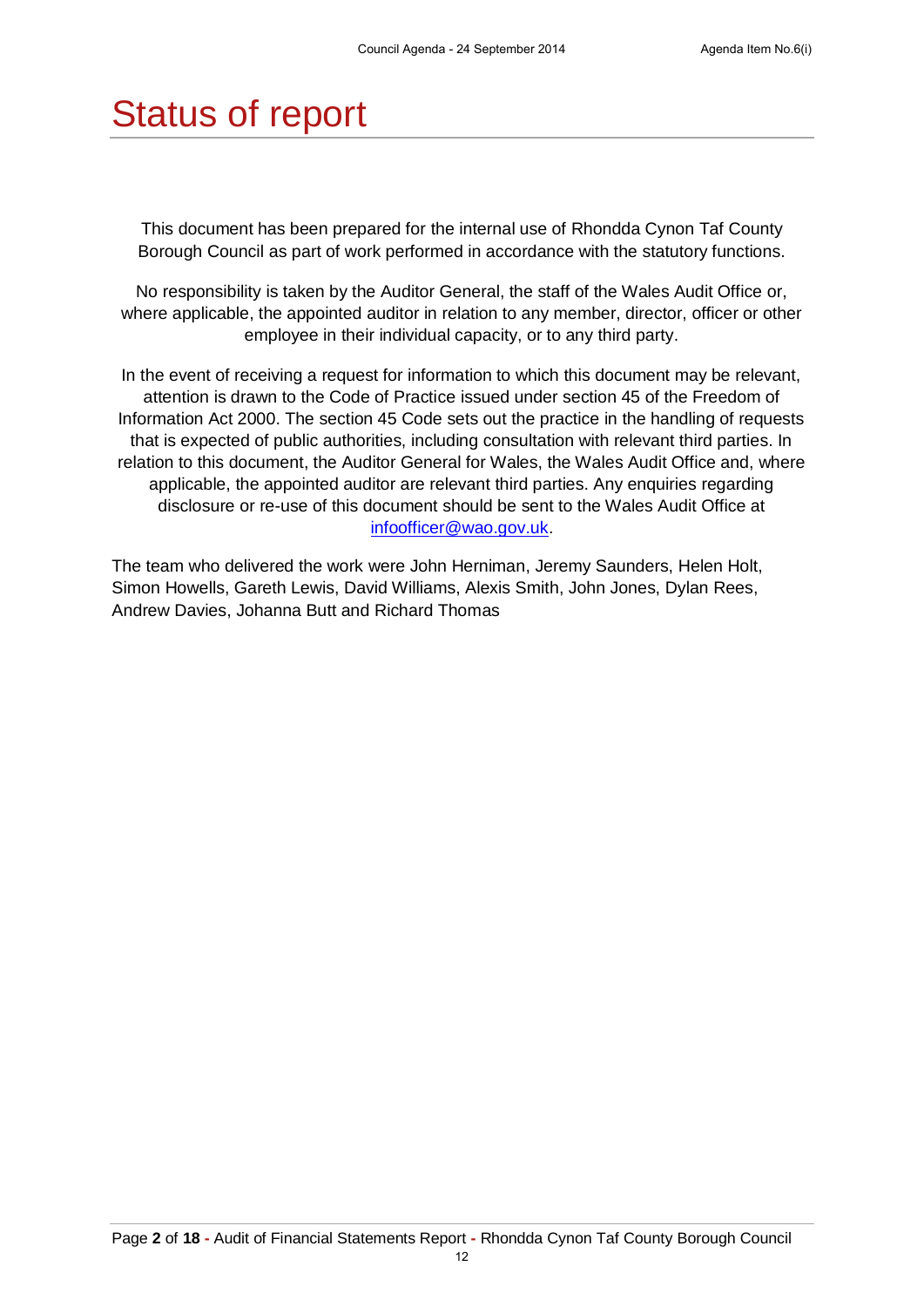## **Contents**

The Appointed Auditor intends to issue an unqualified audit report on the financial statements. There are some issues to report to you prior to their approval.

| <b>Summary report</b>                                                                                                        |    |
|------------------------------------------------------------------------------------------------------------------------------|----|
| <b>Introduction</b>                                                                                                          | 4  |
| Status of the audit                                                                                                          | 4  |
| Proposed audit report                                                                                                        | 4  |
| Issues arising from the audit                                                                                                | 4  |
| Independence and objectivity                                                                                                 | 9  |
| Appendices                                                                                                                   |    |
| Final Letter of Representation                                                                                               | 10 |
| Proposed audit report of the Appointed Auditor to the Members of Rhondda<br>Cynon Taf County Borough Council                 | 13 |
| Summary of other corrections made to the draft financial statements which<br>should be drawn to the attention of the Council | 16 |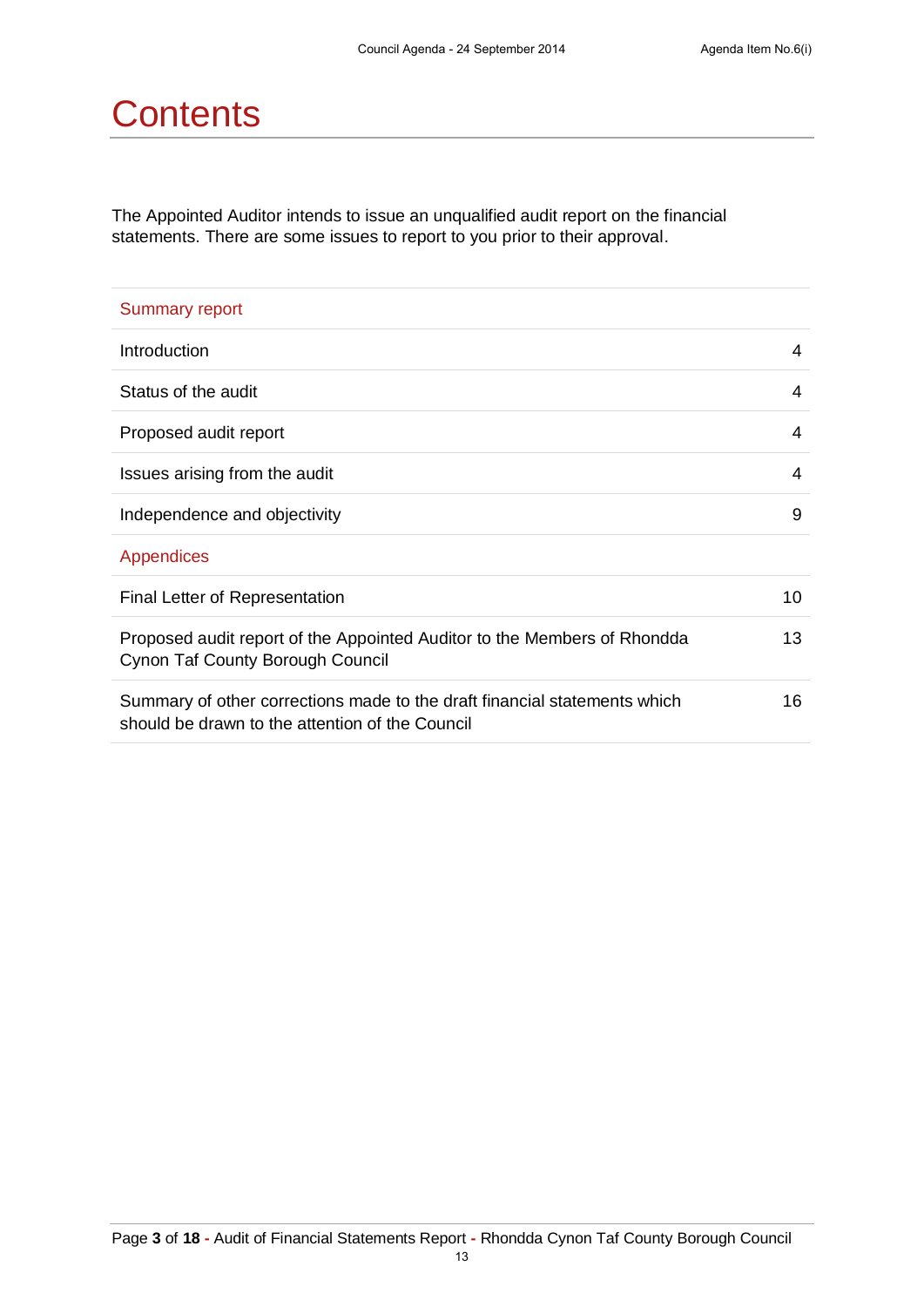# Summary report

## **Introduction**

- **1.** The Appointed Auditor is responsible for providing an opinion on whether the financial statements give a true and fair view of the financial position of Rhondda Cynon Taf County Borough Council (the Council) at 31 March 2014 and its income and expenditure for the year then ended.
- **2.** We do not try to obtain absolute assurance that the financial statements are correctly stated, but adopt the concept of materiality. In planning and conducting the audit, we seek to identify material misstatements in your financial statements, namely, those that might mislead a reader of the accounts.
- **3.** The quantitative level at which we judge such misstatements to be material for the Council are £7,872,000 for income and expenditure items and working capital balances, and £10,033,000 for other balances. Whether an item is judged material can also be affected by certain qualitative issues such as legal and regulatory requirements and political sensitivity. International Standard on Auditing (ISA) 260 requires us to report certain matters arising from the audit of the financial statements to those charged with governance of a body in sufficient time to enable appropriate action.
- **4.** This report sets out the matters arising from the audit of the Council's financial statements for 2013-14, that require reporting under ISA 260.

## Status of the audit

- **5.** We received the draft financial statements for the year ended 31 March 2014 on 30 June 2014 which met the submission deadline and have now substantially completed the audit work on them.
- **6.** We are reporting to you the more significant issues arising from the audit, which we believe you must consider prior to approval of the financial statements. The audit team has already discussed these issues with the Head of Financial Reporting.

## Proposed audit report

**7.** It is the Appointed Auditor's intention to issue an unqualified audit report on the financial statements once you have provided us with a Letter of Representation based on that set out in Appendix 1. The proposed audit report is set out in Appendix 2.

## Issues arising from the audit

### Uncorrected misstatements

**8.** There are no uncorrected misstatements in the financial statements.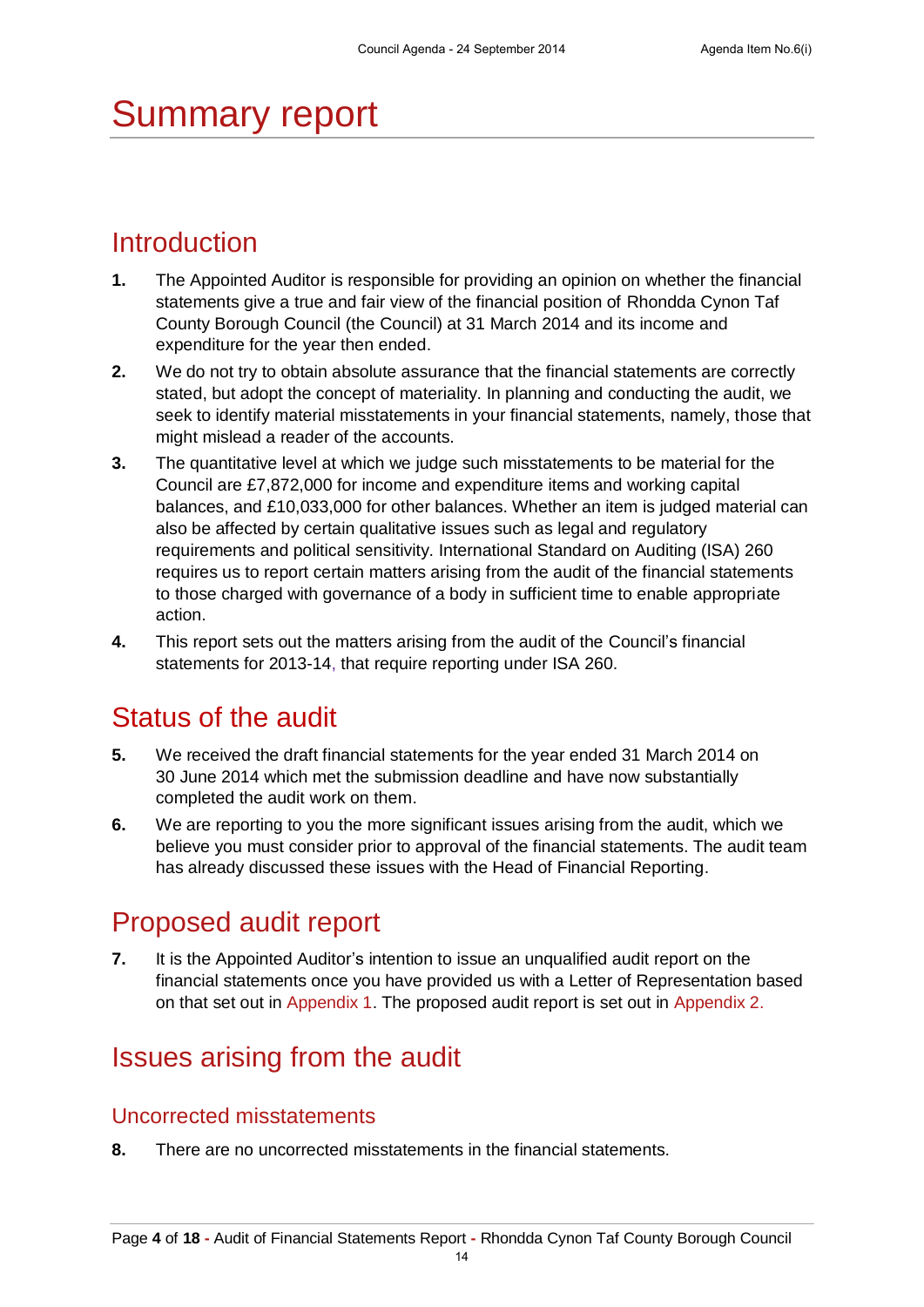### Corrected misstatements

**9.** There are misstatements that management has corrected which we consider should be drawn to your attention due to their relevance to your responsibilities over the financial reporting process. The main items are set out below along with explanations:

| <b>Description of correction</b>                                                                                                                                                                                                                                                                                                                                                                                                                                                                                                                                                   | <b>Reason for correction</b>                                                                                                                                                                              |
|------------------------------------------------------------------------------------------------------------------------------------------------------------------------------------------------------------------------------------------------------------------------------------------------------------------------------------------------------------------------------------------------------------------------------------------------------------------------------------------------------------------------------------------------------------------------------------|-----------------------------------------------------------------------------------------------------------------------------------------------------------------------------------------------------------|
| Our testing identified that gross income and gross<br>expenditure in net cost of services included amounts<br>relating to internally provided services and as such<br>were overstated. Management performed an<br>exercise that identified these charges. As such gross<br>income and gross expenditure within net cost of<br>services were both reduced by £29,247,000 to<br>eliminate these transactions. These adjustments had<br>no impact on net cost of services                                                                                                             | The Code requires that all internal<br>recharges within and between<br>directorates are removed such that<br>the costs presented in the Statement<br>of Accounts reflect the true cost to<br>the Council. |
| The Trading operations entries in Financing and<br>Investment Income and Expenditure should only<br>reflect the external trading operations of the council.<br>Internal trading should be reflected in net cost of<br>services. Income was overstated by £6,652,000 and<br>expenditure overstated by £7,367,000, with the<br>balance reflected in net cost of services.                                                                                                                                                                                                            | The Code requires that trading<br>operations recorded in Financing and<br>Investment Income and Expenditure<br>should only reflect external trading.                                                      |
| From 1 April 2013 Council Tax Benefit was abolished<br>and replaced by local Council Tax reduction<br>schemes. The Government introduced a grant to<br>compensate Councils for this change. The Council<br>initially accounted for this grant in net cost of services<br>when it should have been included in Taxation and<br>non-specific grant income. As such, net cost of<br>services income was reduced by £22,061,000 and<br>Taxation and non-specific grant income increased by<br>£22,061,000.                                                                             | The Code requires that non ring-<br>fenced government grants should be<br>recorded in Taxation and non-<br>specific grant income.                                                                         |
| Accounts of Joint Committees are consolidated into<br>the Council's accounts in accordance with the<br>proportion of the Council's stake in the joint<br>committee. Transactions between the Council and<br>the joint committee and the Council should be<br>eliminated as part of this consolidation. The<br>transactions between the Council and the South East<br>Wales Transport Agency totalling £9,165,000 had not<br>been eliminated. As such, income and expenditure<br>for Highways and Transport services in net cost of<br>services were both overstated by £9,165,000. | The Code requires that on<br>consolidation of joint committee<br>transactions all inter-body<br>transactions should be eliminated.                                                                        |

**10.** Further less significant adjustments are included in Appendix 3,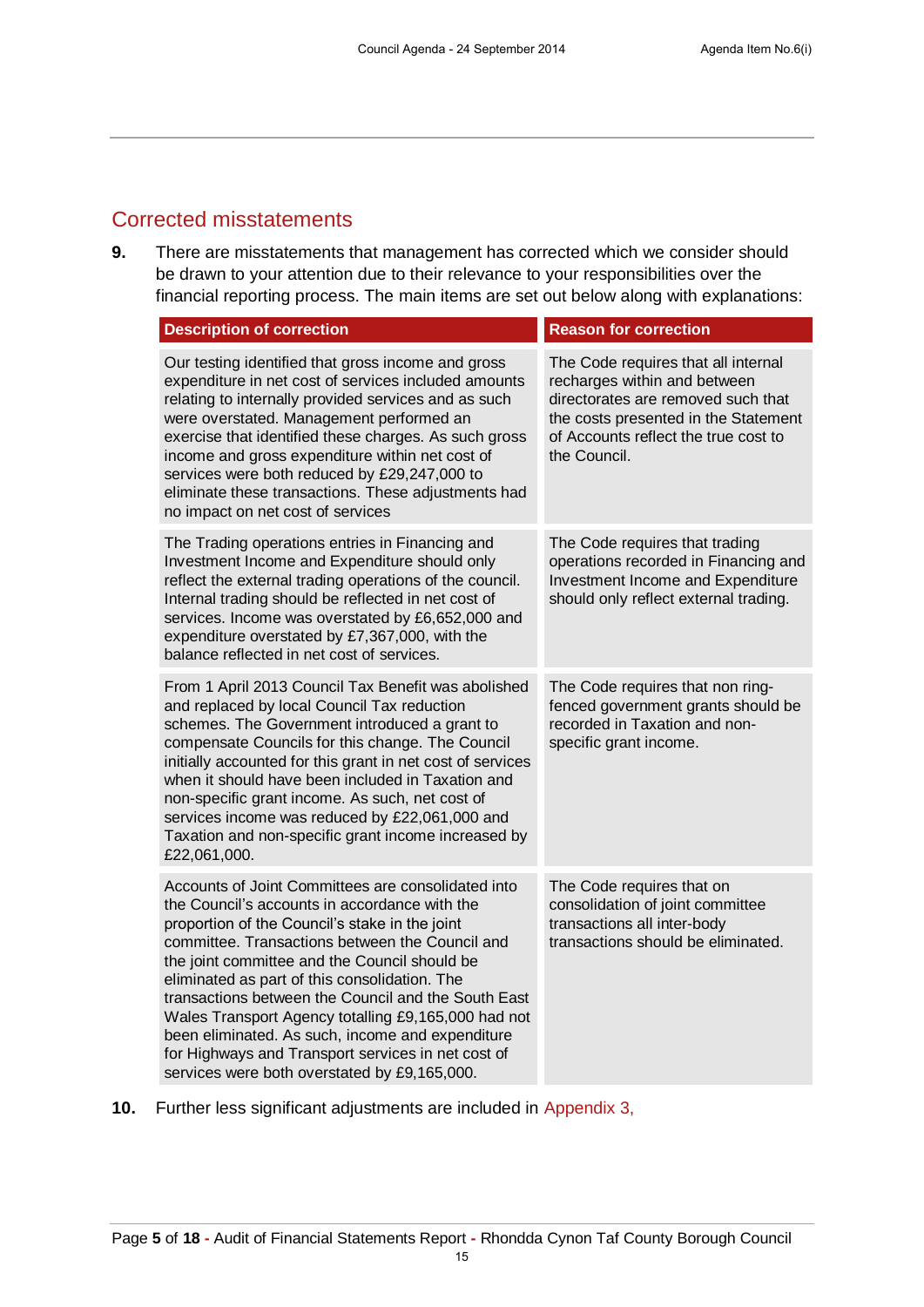### Significant audit risks

**11.** In our Financial Audit Strategy, we set out information regarding the significant and other audit risks that were identified during the audit planning process. The table below sets out the initial risks identified and the outcome of our audit procedures in respect of those risks:

#### Significant risks

| <b>Risks</b>                                                                                                                                                                                                                                                                                                                                                                                                                     | <b>Action taken</b>                                                                                                                                                                                                                                                                                                                                                                                                                                                                                                                                                                                                                                |  |  |
|----------------------------------------------------------------------------------------------------------------------------------------------------------------------------------------------------------------------------------------------------------------------------------------------------------------------------------------------------------------------------------------------------------------------------------|----------------------------------------------------------------------------------------------------------------------------------------------------------------------------------------------------------------------------------------------------------------------------------------------------------------------------------------------------------------------------------------------------------------------------------------------------------------------------------------------------------------------------------------------------------------------------------------------------------------------------------------------------|--|--|
| <b>Control environment risks</b>                                                                                                                                                                                                                                                                                                                                                                                                 |                                                                                                                                                                                                                                                                                                                                                                                                                                                                                                                                                                                                                                                    |  |  |
| <b>Management override of controls</b><br>In any organisation, management may be in<br>a position to override the financial controls<br>that you have in place. A breach of controls<br>of this nature may result in a material<br>misstatement.                                                                                                                                                                                 | We understood and evaluated internal<br>control processes and procedures as part<br>of our planning work.<br>We reviewed and tested the<br>appropriateness of a sample of manual<br>journals processed during the year.<br>We looked carefully at management<br>$\bullet$<br>estimations and considered if they were<br>subject to bias.<br>We understood the business rationale for<br>significant transactions which appeared<br>out of the normal course of business.<br>Our audit procedures also included an<br>unpredictable element that varies year on<br>year.<br>We have not identified any misstatements as<br>a result of our testing. |  |  |
| <b>Revenue recognition</b><br>There is an inherent risk of material<br>misstatement due to fraud in revenue<br>recognition in entities with material revenue<br>sources and, as such, this is treated as a<br>significant risk. However, my initial<br>assessment of the Council's income sources<br>indicates that apart from grants there are no<br>individual sources of revenue which are<br>above my materiality threshold. | We reviewed the controls over grant<br>$\bullet$<br>income during the year.<br>We substantively tested the significant<br>grants recorded in the Council's accounts.<br>We have not identified any misstatements as<br>a result of our testing.                                                                                                                                                                                                                                                                                                                                                                                                    |  |  |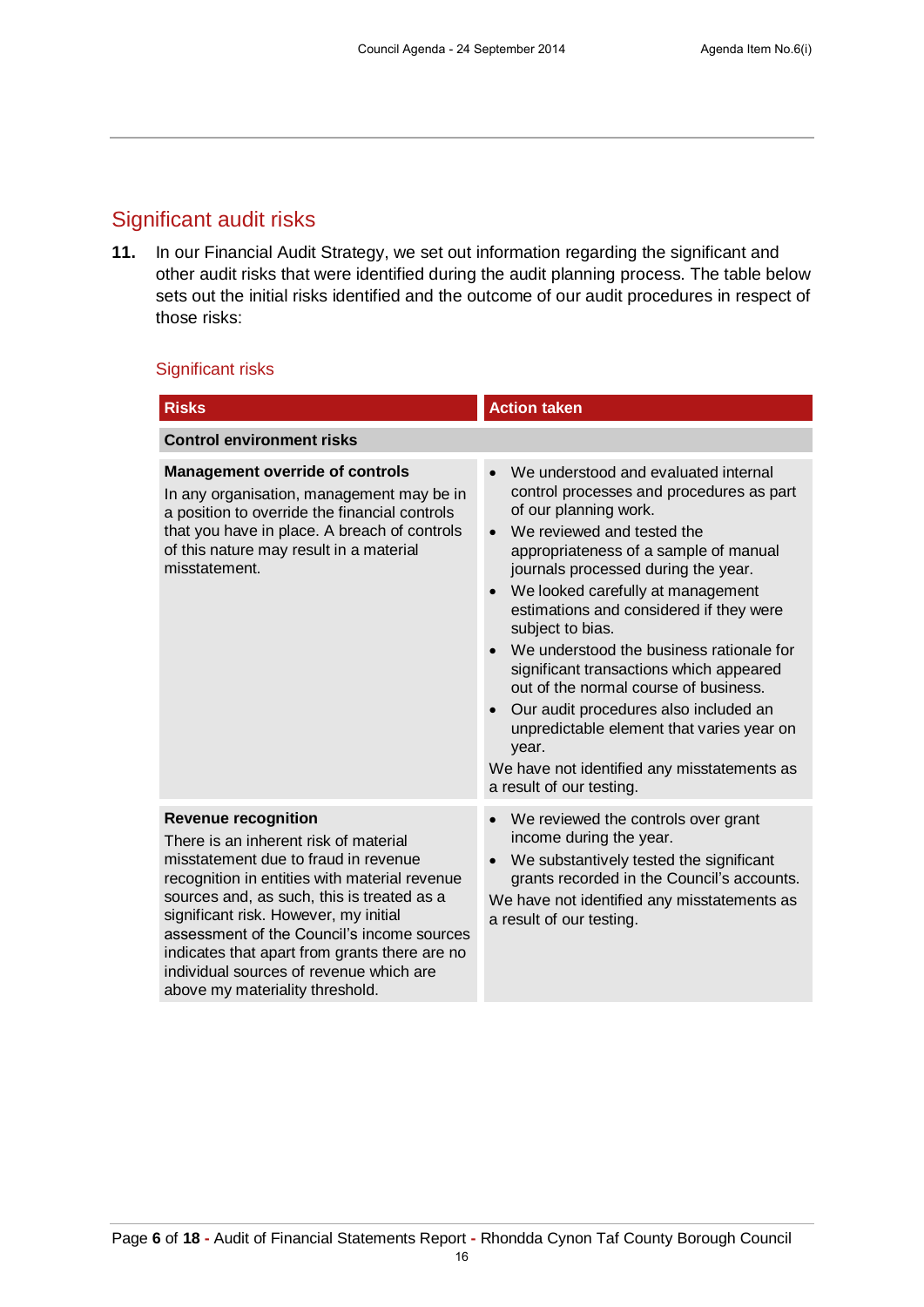### Other risks

| <b>Risks</b>                                                                                                                                                                                                                                                                                                                                  | <b>Action taken</b>                                                                                                                                                                                                                                                                                                                                                                                                                                                                                                                                                                                                                                         |  |
|-----------------------------------------------------------------------------------------------------------------------------------------------------------------------------------------------------------------------------------------------------------------------------------------------------------------------------------------------|-------------------------------------------------------------------------------------------------------------------------------------------------------------------------------------------------------------------------------------------------------------------------------------------------------------------------------------------------------------------------------------------------------------------------------------------------------------------------------------------------------------------------------------------------------------------------------------------------------------------------------------------------------------|--|
| <b>Control environment risks</b>                                                                                                                                                                                                                                                                                                              |                                                                                                                                                                                                                                                                                                                                                                                                                                                                                                                                                                                                                                                             |  |
| The Council needs to make significant<br>efficiency savings, in order to bridge the<br>funding gap for the 2013-14 financial year.<br>The Council may not make the efficiency<br>savings it needs and there could be an<br>impact on the accounts or the accounting<br>treatment for specific items.                                          | We monitored the Council's financial position<br>throughout the year and are satisfied that the<br>accounts reflect the budget out-turn.<br>We confirmed that the Council considered<br>amounts in earmarked reserves when setting<br>budgets and that its material earmarked<br>reserves are held for specific purposes which<br>are appropriately explained.                                                                                                                                                                                                                                                                                              |  |
| The Council holds material amounts within<br>earmarked reserves.<br>The Council will need to ensure that all<br>relevant information is taken into account<br>when establishing these reserves and<br>setting budgets.                                                                                                                        | We confirmed that the Council considered<br>amounts in earmarked reserves when setting<br>budgets and that its material earmarked<br>reserves are held for specific purposes which<br>are appropriately explained.                                                                                                                                                                                                                                                                                                                                                                                                                                          |  |
| <b>Preparation of accounts risks</b>                                                                                                                                                                                                                                                                                                          |                                                                                                                                                                                                                                                                                                                                                                                                                                                                                                                                                                                                                                                             |  |
| The Code requires the fair value of<br>specialised property, which is rarely sold, to<br>be estimated using the Depreciated<br>Replacement Cost (DRC) method of<br>valuation.<br>Fair values of specialised property may be<br>misstated.                                                                                                     | We reviewed a sample of DRC based<br>valuations to assess whether:<br>the Gross Replacement Cost of the<br>$\bullet$<br>Modern Equivalent Asset reflects the<br>actual usage rather than the capacity of<br>the existing asset;<br>an appropriate adjustment has been made<br>$\bullet$<br>for physical obsolescence; and<br>consideration has been given to the<br>$\bullet$<br>functionality and specification of the<br>existing asset compared to its modern<br>equivalent.<br>We also reviewed the process adopted by the<br>Council, to satisfy itself that the valuations<br>provided by the valuer are in accordance with<br>the Code requirements. |  |
| During the 2012-13 year, the Revenue<br><b>Expenditure Funded from Capital Under</b><br>Statute (REFCUS) was not reflected in the<br>property plant and equipment note in<br>accordance with the requirements of the<br>code. It was included as an addition and<br>impaired rather than revenue expenditure.<br>This may reoccur in 2013-14. | We reviewed and tested the accounts to<br>confirm that the REFCUS expenditure had<br>been reflected in accordance with the Code<br>requirements for 2013-14.<br>We have not identified any misstatements as<br>a result of our testing.                                                                                                                                                                                                                                                                                                                                                                                                                     |  |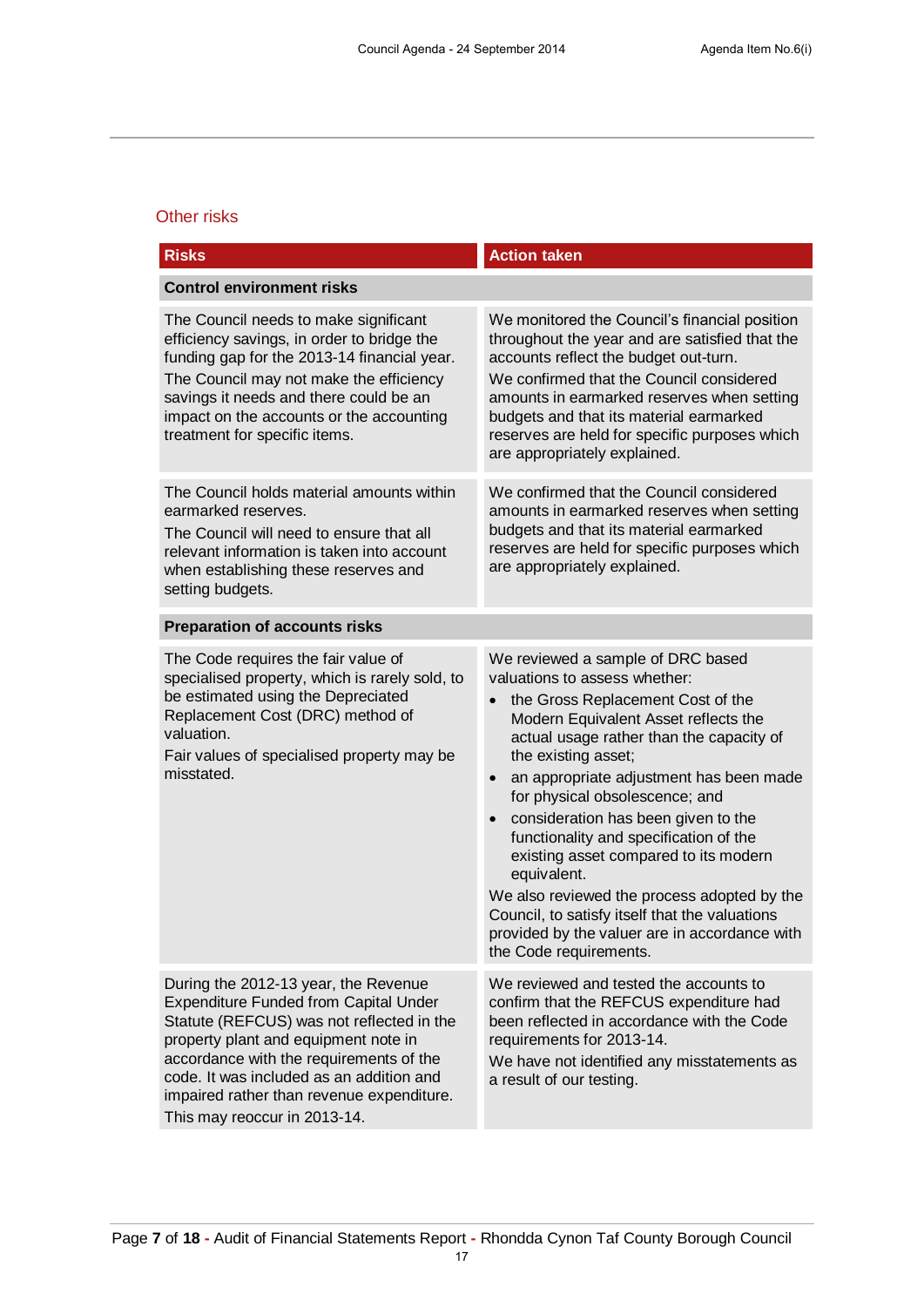| <b>Risks</b>                                                                                                                                                                                                                                                                                     | <b>Action taken</b>                                                                                                                                                                                                              |
|--------------------------------------------------------------------------------------------------------------------------------------------------------------------------------------------------------------------------------------------------------------------------------------------------|----------------------------------------------------------------------------------------------------------------------------------------------------------------------------------------------------------------------------------|
| In the 2012-13 draft financial statements, the<br>intra-group transactions were not correctly<br>eliminated in the group accounts that were<br>prepared.<br>This may re-occur in 2013-14.                                                                                                        | We reviewed the group accounts to confirm<br>that intra-group transactions have been<br>correctly eliminated.                                                                                                                    |
| The Council has approved a scheme for<br>reducing employment costs.<br>Given the budget pressures being<br>experienced at the Council, there is a risk<br>that the full liabilities in respect of any<br>employees who take up the scheme are not<br>fully recorded in the financial statements. | We reviewed and tested transactions to<br>confirm that the amounts included in the<br>financial statements in respect of the<br>employees who have taken up voluntary<br>severance are the total liabilities for the<br>Council. |
| The Council has approved a number of<br>school closures. These need to be<br>accounted for appropriately.                                                                                                                                                                                        | We reviewed the accounting treatment and<br>tested transactions for school closures to<br>ensure they were in accordance with the<br>Code.<br>We have not identified any misstatements as<br>a result of our testing.            |

### Other issues arising from the audit

- **12.** In the course of the audit we consider a number of matters both qualitative and quantitative relating to the accounts and report any significant issues arising to you. There were no issues arising in these areas this year:
	- **We have two concerns about the qualitative aspects of your accounting practices and financial reporting.**
	- The Council has a process for accounting for internal recharges for central services such as HR, legal and accountancy. This ensures that the expenditure on these services only appears once in the accounts. The Council also has processes for internal invoicing where one service provides a service to another or one element of a service provides services to other elements within the same service, for example, the central education department providing services to schools. These processes are fine for budgetary control purposes at a service level but mean that, at a Council level, income and expenditure is recorded twice in net cost of services in the statement of accounts. There was no process in place to identify and eliminate this double counting. We worked with Council to identify and eliminate this double counting from net cost of services. As indicated above, this resulted in a reduction in gross income and gross expenditure of around £30 million. For future years' accounts the Council has agreed to put in place arrangements to eliminate these transactions from the draft accounts presented for audit.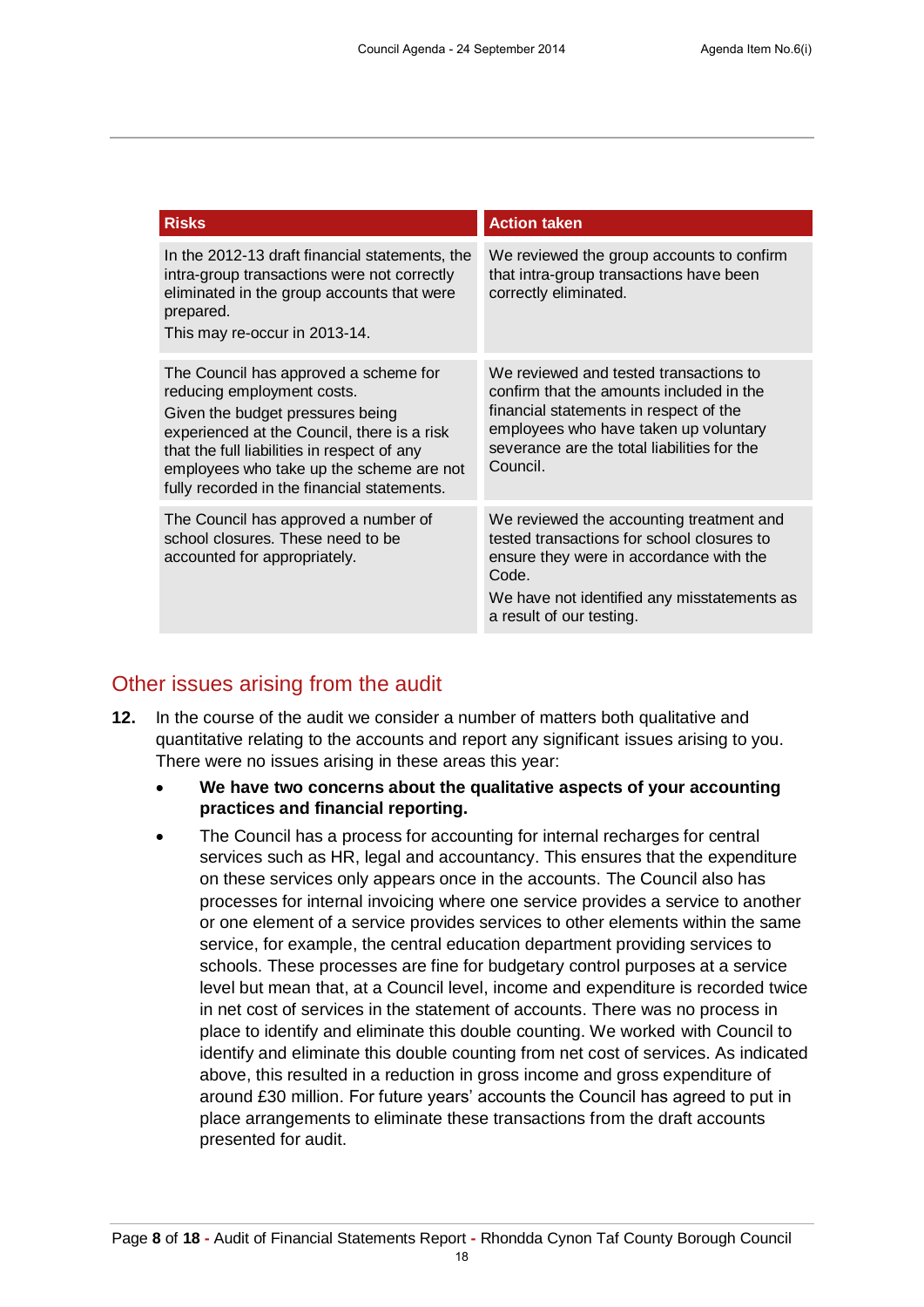- In line with some other councils in Wales, the Council made payments totalling £5.24 million in 2013-14 in order to resolve equal pay claims made by employees. On the basis of legal advice available to it, the Council has not provided for related pension contributions. Legal advice obtained by the Appointed Auditor suggests that pension contributions should be made on the payments to resolve equal pay claims. The potential pension contributions not recognised in the accounts at 31 March 2014 amount to £1.0 million. This is in addition to unrecognised pension contributions we have reported to you in previous years. In light of the diverging legal views and the uncertainty regarding the need to recognise a provision in respect of pension contributions on equal pay settlements, the Appointed Auditor has concluded that he is not required to undertake any further action regarding this matter as part of the 2013-14 audit of accounts. The Council needs to be alert to any future court decisions on this issue that could clarify the legal position and impact on the need for a provision. In the event of any such decisions, the Appointed Auditor will also need to reconsider his position.
- **We did not encounter any significant difficulties during the audit.** We received information in a timely and helpful manner.
- **There were no matters discussed and corresponded upon with management which we need to report to you.**
- **There are no other matters significant to the oversight of the financial reporting process that we need to report to you**.
- **We did not identify any material weaknesses in your internal controls.**
- **There are not any other matters specifically relating to fraud, compliance with laws and regulations, subsequent events etc, required by auditing standards to be communicated to you.**

## Independence and objectivity

- **13.** As part of the finalisation process, we are required to provide you with representations concerning our independence.
- **14.** We have complied with ethical standards and in our professional judgment, we are independent and our objectivity is not compromised. There are no relationships between the Wales Audit Office and Rhondda Cynon Taf County Borough Council that we consider to bear on our objectivity and independence.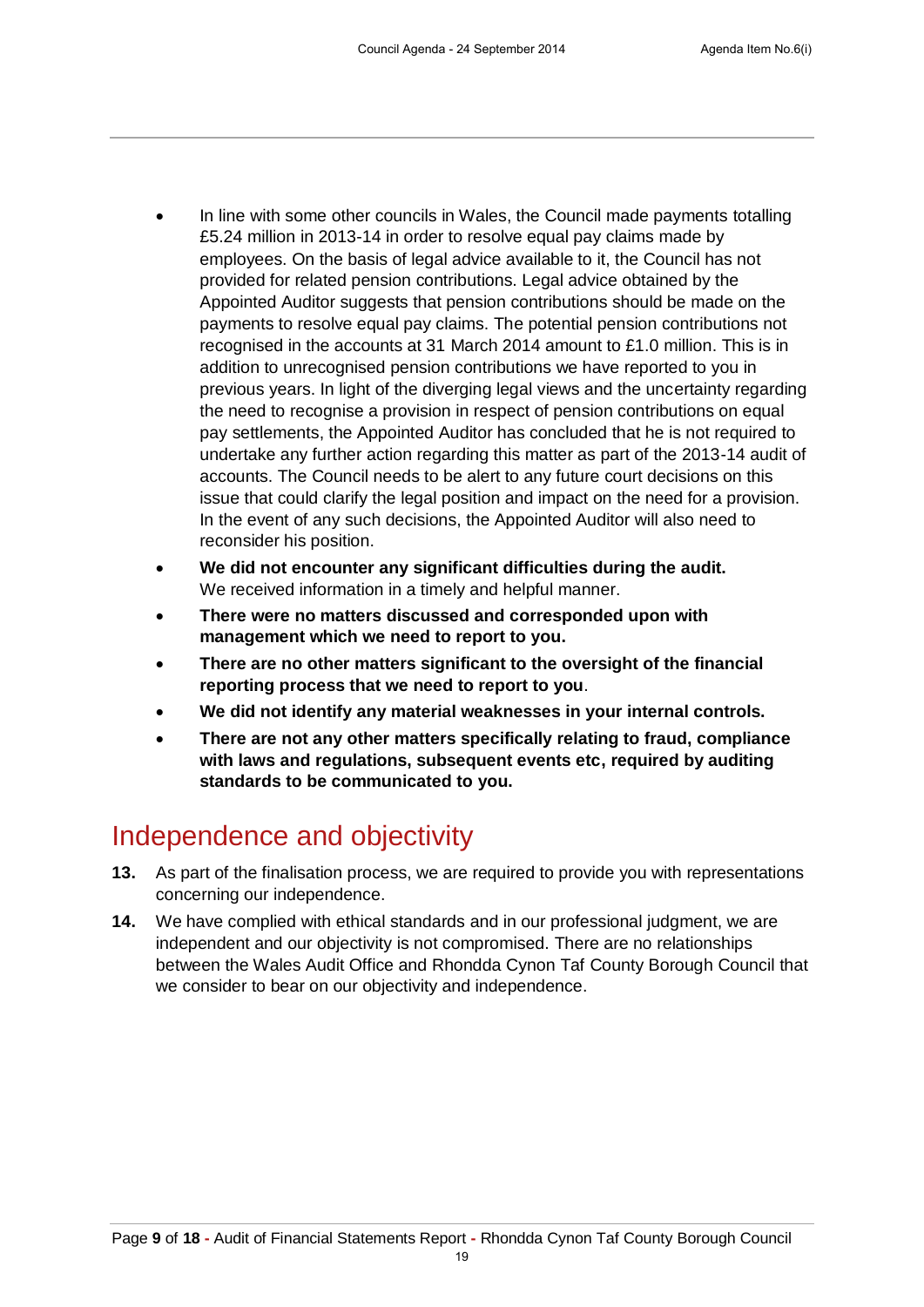# Appendix 1

## Final Letter of Representation

Anthony Barrett Wales Audit Office 24 Cathedral Road **Cardiff** CF11 9LJ [Date]

## Representations regarding the 2013-14 financial statements

This letter is provided in connection with your audit of the financial statements of Rhondda Cynon Taf County Borough Council and Group for the year ended 31 March 2014 for the purpose of expressing an opinion on their truth and their proper preparation and the regularity of income and expenditure.

We confirm that to the best of our knowledge and belief, having made enquiries as we consider sufficient, we can make the following representations to you.

## Management representations

### **Responsibilities**

We have fulfilled our responsibilities for the preparation of the financial statements in accordance with legislative requirements and the Code of Practice on Local Authority Accounting in the United Kingdom 2013-14; in particular the financial statements give a true and fair view in accordance therewith.

I acknowledge our responsibility for the design, implementation, maintenance and review of internal control to prevent and detect fraud and error.

#### Information provided

We have provided you with:

- Full access to:
	- all information of which we are aware that is relevant to the preparation of the financial statements such as books of account and supporting documentation, minutes of meetings and other matters;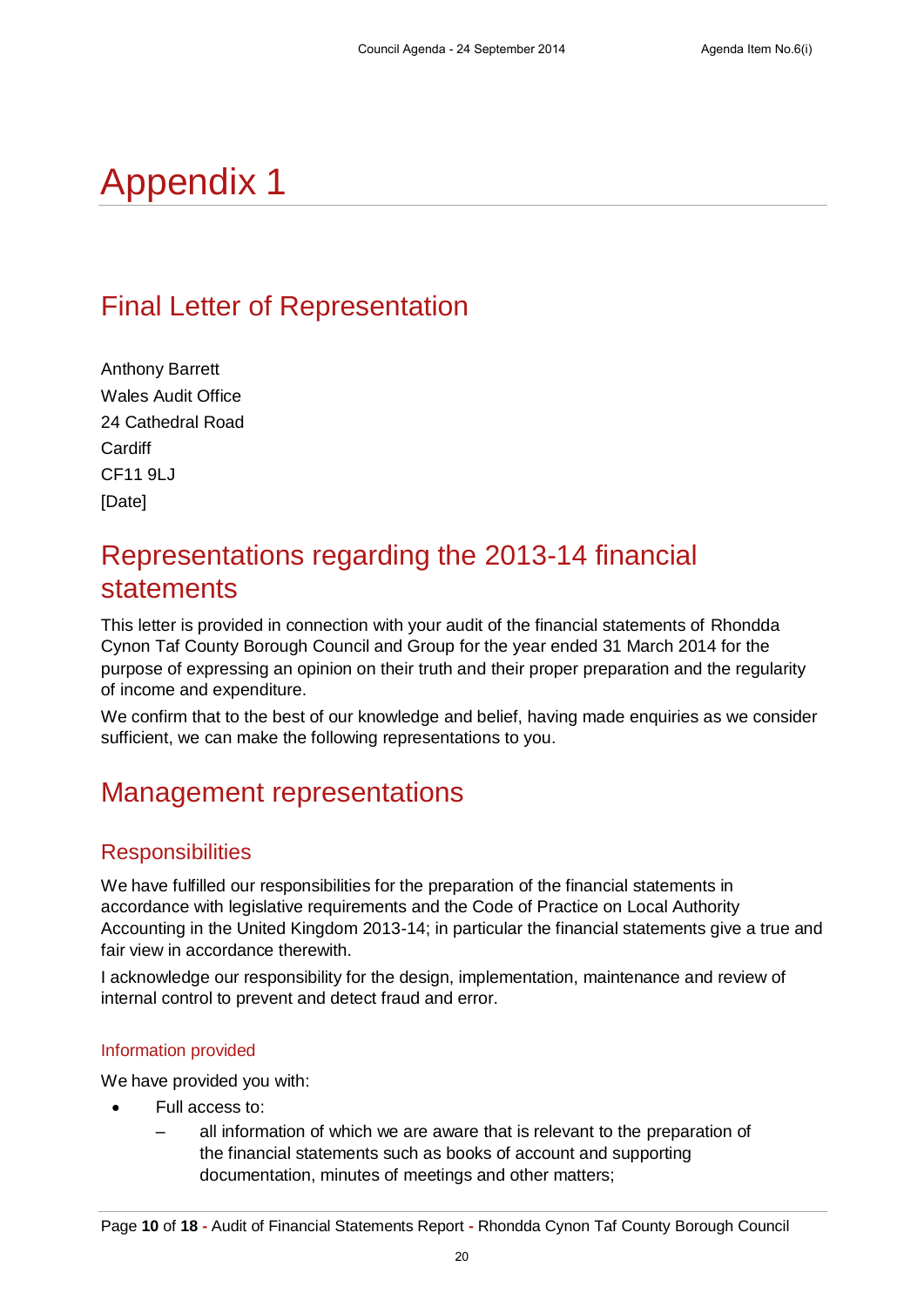- additional information that you have requested from us for the purpose of the audit; and
- unrestricted access to staff from whom you determined it necessary to obtain audit evidence.
- The results of our assessment of the risk that the financial statements may be materially misstated as a result of fraud.
- Our knowledge of fraud or suspected fraud that we are aware of and that affects Rhondda Cynon Taf County Borough Council and involves:
	- management:
	- employees who have significant roles in internal control; or
	- others where the fraud could have a material effect on the financial statements.
- Our knowledge of any allegations of fraud, or suspected fraud, affecting the financial statements communicated by employees, former employees, regulators or others.
- Our knowledge of all known instances of non-compliance or suspected non-compliance with laws and regulations whose effects should be considered when preparing the financial statements.
- The identity of all related parties and all the related party relationships and transactions of which we are aware.

#### Financial statement representations

All transactions, assets and liabilities have been recorded in the accounting records and are reflected in the financial statements.

Significant assumptions used in making accounting estimates, including those measured at fair value, are reasonable.

Related party relationships and transactions have been appropriately accounted for and disclosed.

All events occurring subsequent to the reporting date which require adjustment or disclosure have been adjusted for or disclosed.

All known actual or possible litigation and claims whose effects should be considered when preparing the financial statements have been disclosed to the auditor and accounted for and disclosed in accordance with the applicable financial reporting framework.

The financial statements are free of material misstatements, including omissions. There were no uncorrected misstatements.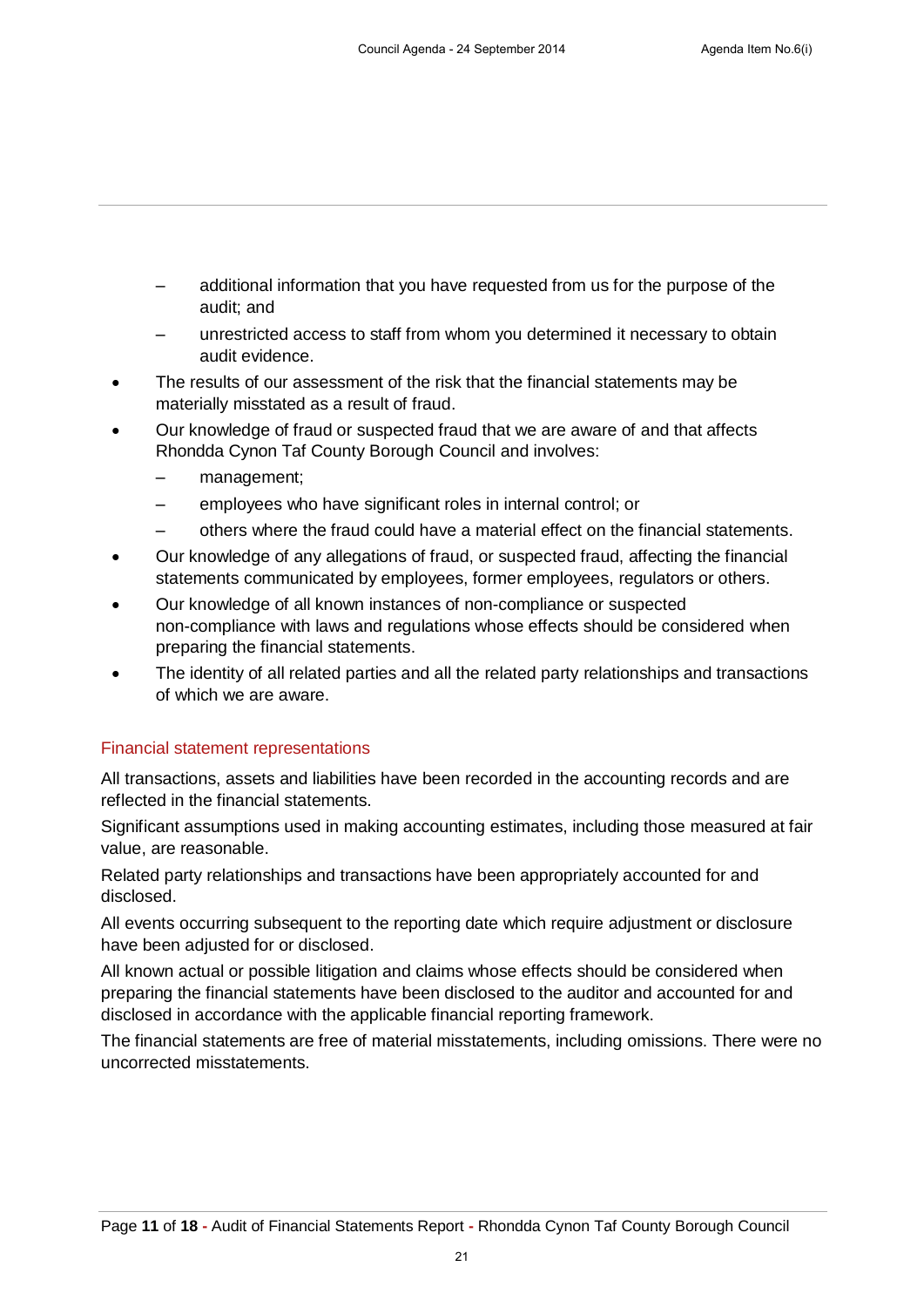### Representations by those charged with governance.

We acknowledge that the representations made by management, above, have been discussed with us.

We acknowledge our responsibility for the preparation of true and fair financial statements in accordance with the applicable financial reporting framework. The financial statements were approved by Rhondda Cynon Taf County Borough Council on 24 September 2014.

Section 151 Officer **Leader of the Council**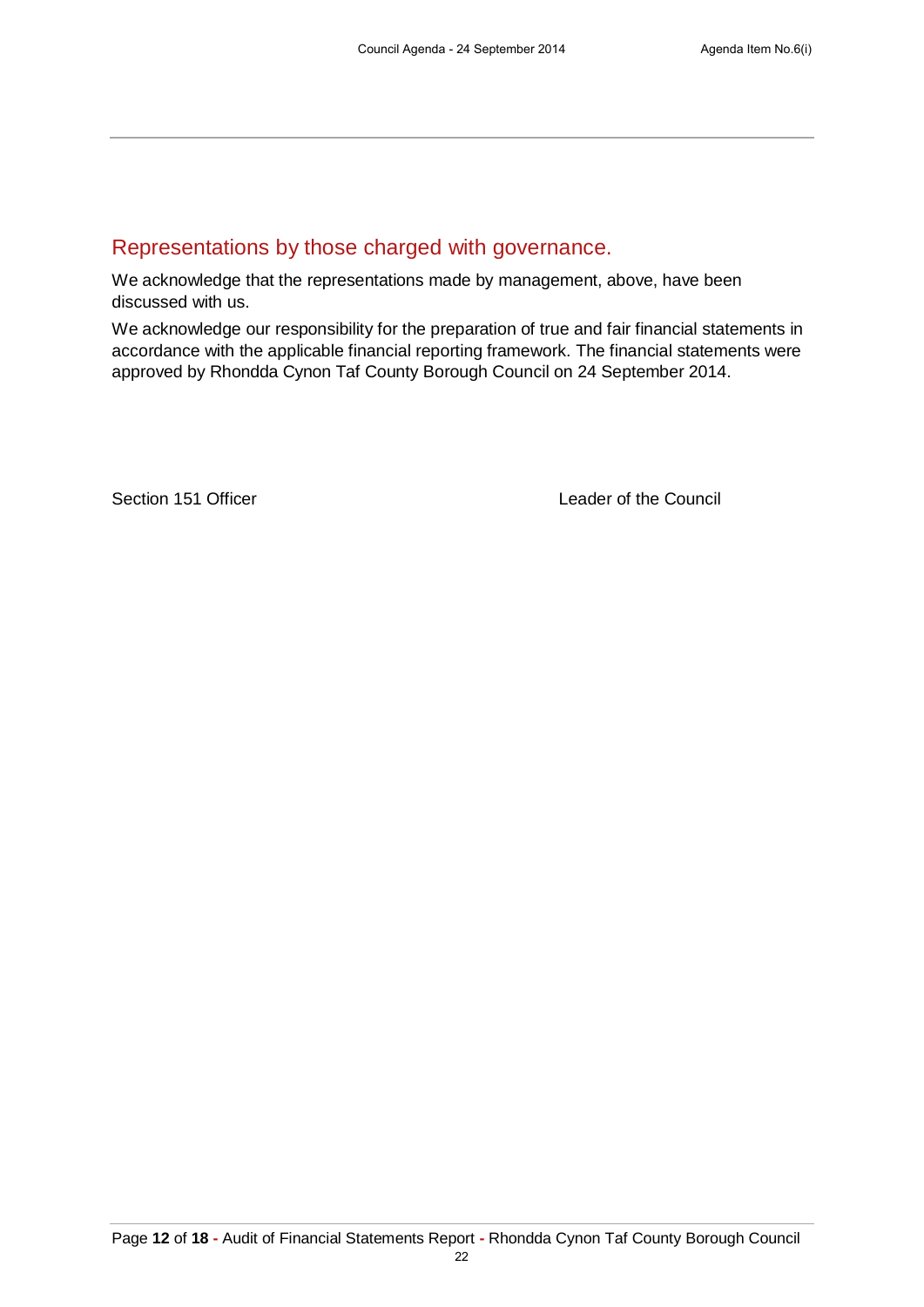# Appendix 2

## Proposed audit report of the Appointed Auditor to the Members of Rhondda Cynon Taf County Borough Council

I have audited the accounting statements and related notes of:

- Rhondda Cynon Taf County Borough Council;
- Rhondda Cynon Taf County Borough Council Group; and
- Rhondda Cynon Taf Pension Fund;

for the year ended 31 March 2014 under the Public Audit (Wales) Act 2004.

Rhondda Cynon Taf County Borough Council's accounting statements comprise the Movement in Reserves Statement, the Comprehensive Income and Expenditure Statement, the Balance Sheet and the Cash Flow Statement.

Rhondda Cynon Taf County Borough Council's Group accounting statements comprise the Group Movement in Reserves Statement, the Group Comprehensive Income and Expenditure Statement, the Group Balance Sheet and the Group Cash Flow Statement. Rhondda Cynon Taf County Borough Council Pension Fund's accounting statements comprise the Fund Account and the Net Assets Statement.

The financial reporting framework that has been applied in their preparation is applicable law and the Code of Practice on Local Authority Accounting in the United Kingdom 2013-14 based on International Financial Reporting Standards (IFRSs).

#### **Respective responsibilities of the responsible financial officer and the independent auditor**

As explained more fully in the Statement of Responsibilities for the Statement of Accounts set out on pages 13 and 14, the responsible financial officer is responsible for the preparation of the statement of accounts, including the Rhondda Cynon Taf County Borough Council's Group accounting statements and Rhondda Cynon Taf Pension Fund's accounting statements, which gives a true and fair view.

My responsibility is to audit the accounting statements and related notes in accordance with applicable law and International Standards on Auditing (UK and Ireland). Those standards require me to comply with the Auditing Practices Board's Ethical Standards for Auditors.

#### Scope of the audit of the accounting statements

An audit involves obtaining evidence about the amounts and disclosures in the accounting statements and related notes sufficient to give reasonable assurance that the accounting statements and related notes are free from material misstatement, whether caused by fraud or error. This includes an assessment of whether the accounting policies are appropriate to Rhondda Cynon Taf County Borough Council; Rhondda Cynon Taf County Borough Council's Group and Rhondda Cynon Taf Pension Fund's circumstances and have been consistently applied and adequately disclosed; the reasonableness of significant accounting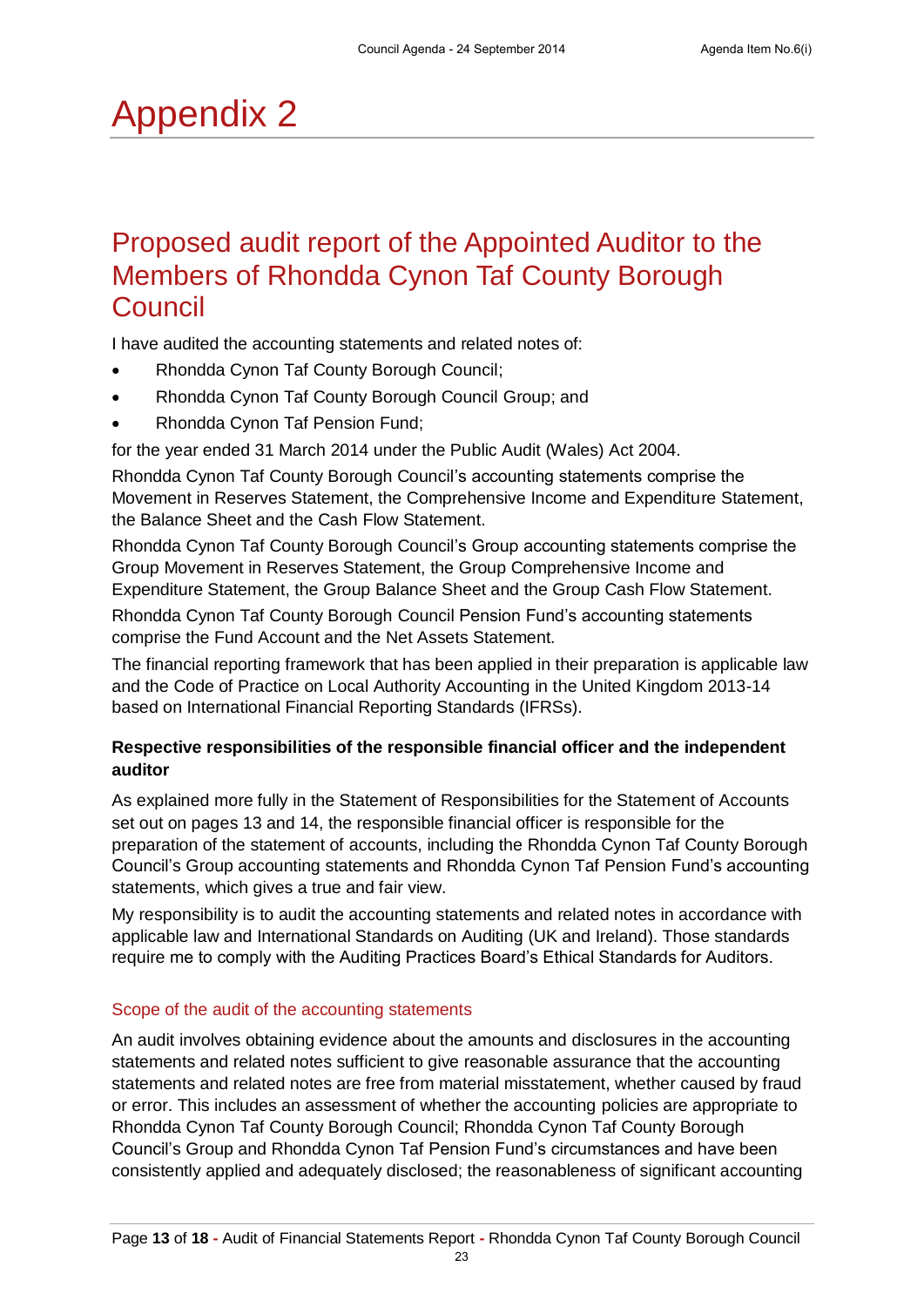estimates made by the responsible financial officer and the overall presentation of the accounting statements and related notes.

In addition, I read all the financial and non-financial information in the Foreword to identify material inconsistencies with the audited accounting statements and related notes and to identify any information that is apparently materially incorrect based on, or materially inconsistent with, the knowledge acquired by me in the course of performing the audit. If I become aware of any apparent material misstatements or inconsistencies, I consider the implications for my report.

#### **Opinion on the accounting statements of Rhondda Cynon Taf County Borough Council**

In my opinion the accounting statements and related notes:

- give a true and fair view of the financial position of Rhondda Cynon Taf County Borough Council as at 31 March 2014 and of its income and expenditure for the year then ended; and
- have been properly prepared in accordance with the Code of Practice on Local Authority Accounting in the United Kingdom 2013-14.

#### **Opinion on the accounting statements of Rhondda Cynon Taf County Borough Council Group**

In my opinion the accounting statements and related notes:

- give a true and fair view of the financial position of Rhondda Cynon Taf County Borough Council Group as at 31 March 2014 and of its income and expenditure for the year then ended; and
- have been properly prepared in accordance with the Code of Practice on Local Authority Accounting in the United Kingdom 2013-14.

#### **Opinion on the accounting statements of Rhondda Cynon Taf Pension Fund**

In my opinion, the pension fund accounts and related notes:

- give a true and fair view of the financial transactions of the Rhondda Cynon Taf Pension Fund during the year ended 31 March 2014 and of the amount and disposition of the fund's assets and liabilities as at that date, other than liabilities to pay pensions and benefits after the end of the scheme year ; and
- have been properly prepared in accordance with the Code of Practice on Local Authority Accounting in the United Kingdom 2013-14.

#### **Opinion on other matters**

In my opinion, the information contained in the Foreword for the financial year for which the accounting statements and related notes are prepared is consistent with the accounting statements and related notes.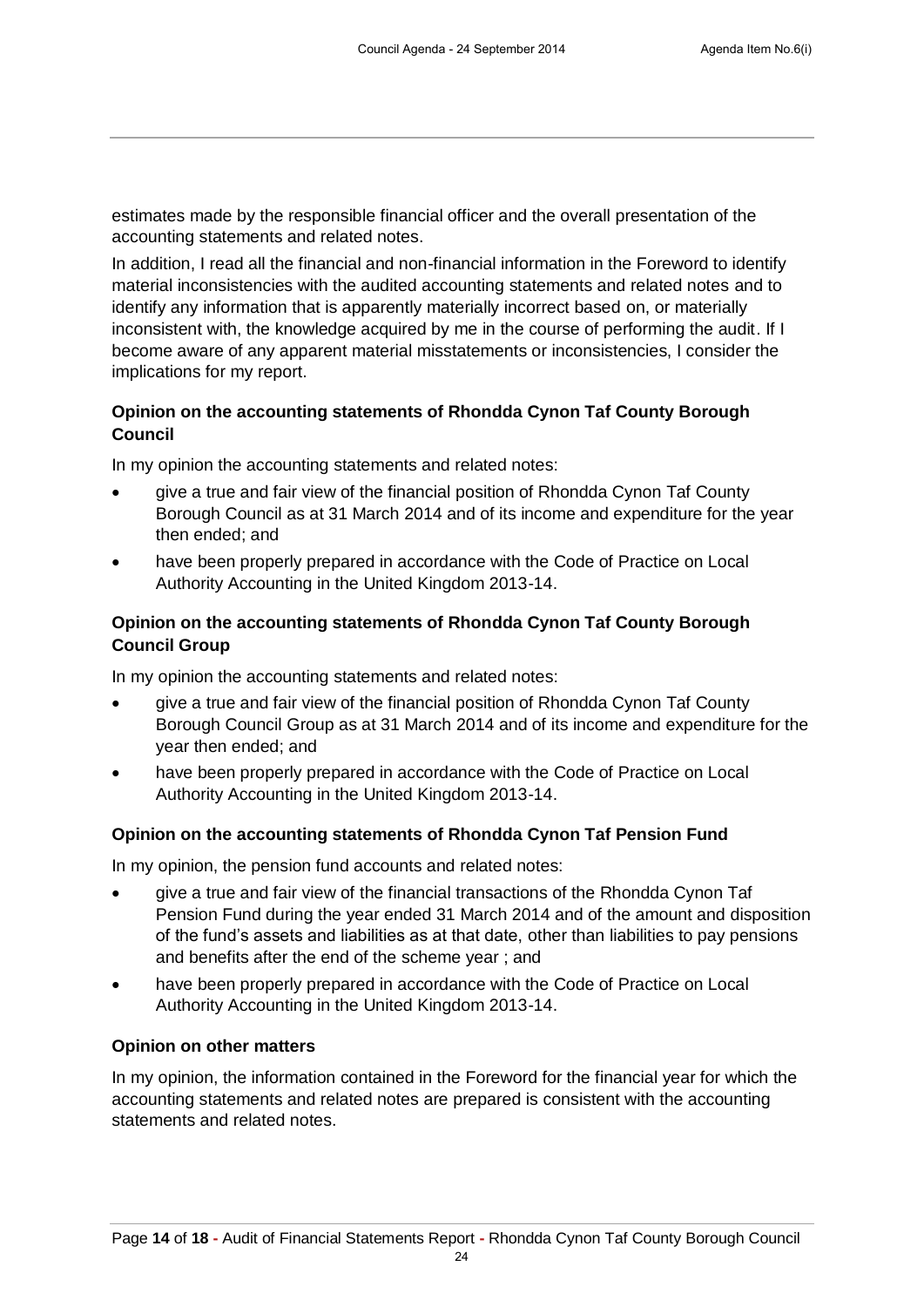### **Matters on which I report by exception**

I have nothing to report in respect of the Governance Statement on which I report to you if, in my opinion, it does not reflect compliance with 'Delivering Good Governance in Local Government: Framework' published by CIPFA/SOLACE in June 2007, or if the statement is misleading or inconsistent with other information I am aware of from my audit.

### **Certificate of completion of audit**

I certify that I have completed the audit of the accounts of Rhondda Cynon Taf County Borough Council in accordance with the requirements of the Public Audit (Wales) Act 2004 and the Code of Audit Practice issued by the Auditor General for Wales.

**Anthony Barrett Appointed Auditor Wales Audit Office 24 Cathedral Road CARDIFF Date September 2014**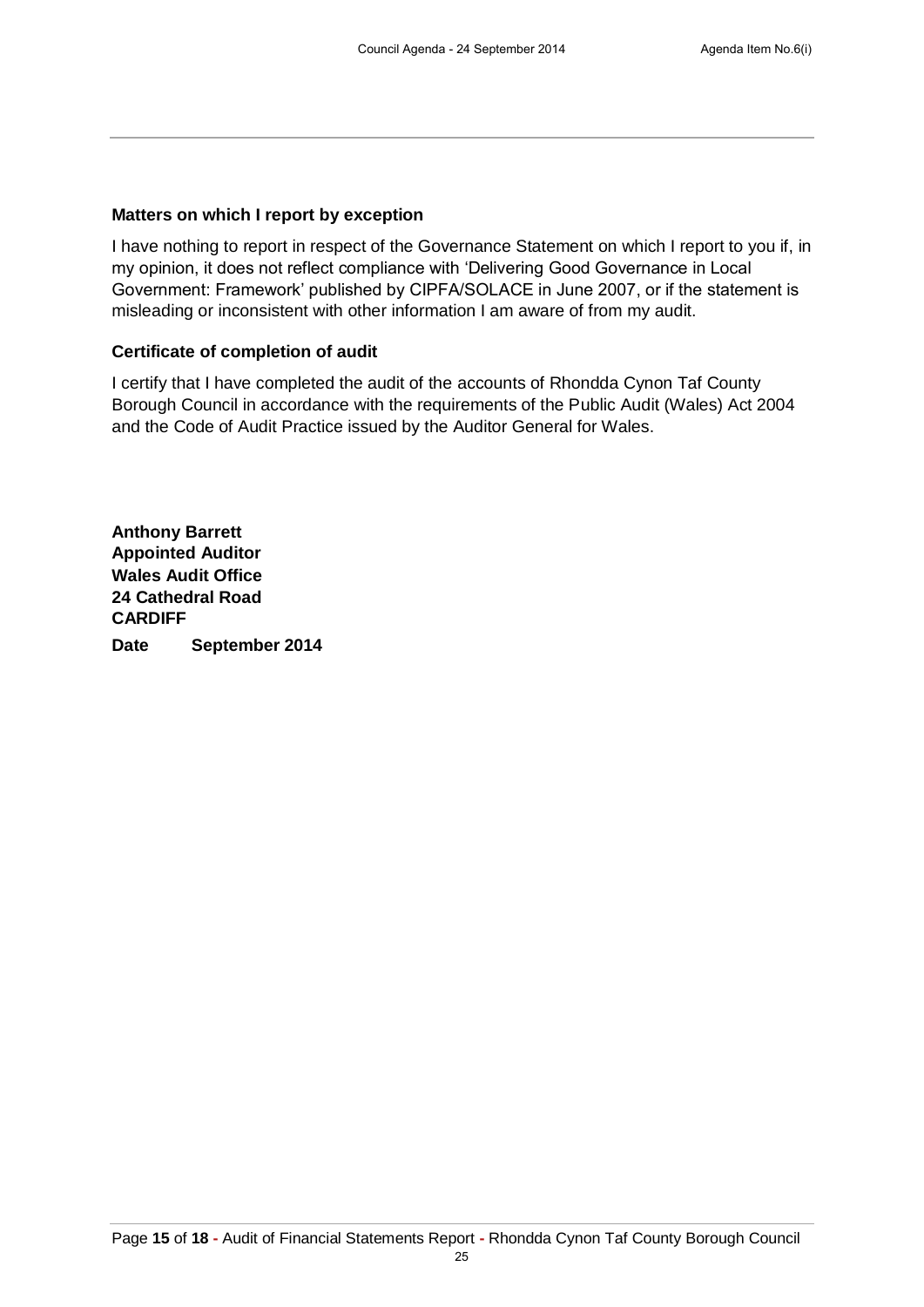# Appendix 3

## Summary of other corrections made to the draft financial statements which should be drawn to the attention of the Council

During our audit we identified the further following misstatements that have been corrected by management, but which we consider should be drawn to your attention due to their relevance to your responsibilities over the financial reporting process.

| <b>Value of correction</b> | <b>Nature of correction</b>                                                                                                                                                                                                                                      | <b>Reason for correction</b>                                                                                           |
|----------------------------|------------------------------------------------------------------------------------------------------------------------------------------------------------------------------------------------------------------------------------------------------------------|------------------------------------------------------------------------------------------------------------------------|
| £502,000                   | Testing of year-end creditors<br>identified some capital creditors<br>where goods had not been fully<br>received by the year-end. As such,<br>creditors and capital expenditure<br>additions were reduced by<br>£502,000.                                        | Overstatement of creditors and<br>capital expenditure.                                                                 |
| £6,165,000                 | Testing identified that Revenue<br><b>Expenditure Funded Under Statute</b><br>(REFCUS) and the grants<br>associated with such had been<br>netted off in net cost of services. As<br>such, gross income and gross<br>expenditure were increased by<br>£6,165,000. | REFCUS and associated grants<br>should not be netted off but shown<br>gross.                                           |
| n/a                        | Note 24 Amounts reported for<br>resource allocation decisions need<br>reworking to reflect adjustments for<br>changes in net costs of services<br>relating to internal recharges and<br>consolidation adjustments.                                               | To reflect the changes made in the<br>Comprehensive Income and<br>Expenditure Statement.                               |
| £25,245,000                | Prior year figures in net cost of<br>services gross income and gross<br>expenditure were both reduced by<br>£25,245,000 to eliminate internal<br>recharges. There was no impact on<br>net cost of services.                                                      | Eliminate internal recharges double<br>counted in gross income and gross<br>expenditure in prior year<br>comparatives. |
| £6,098,000                 | Prior year comparators for central<br>government bodies creditors were<br>overstated by £6,098,000 and other<br>entity creditors understated by<br>£6,098,000 in Note 14 Short term<br>creditors.                                                                | Correction of prior year<br>comparators.                                                                               |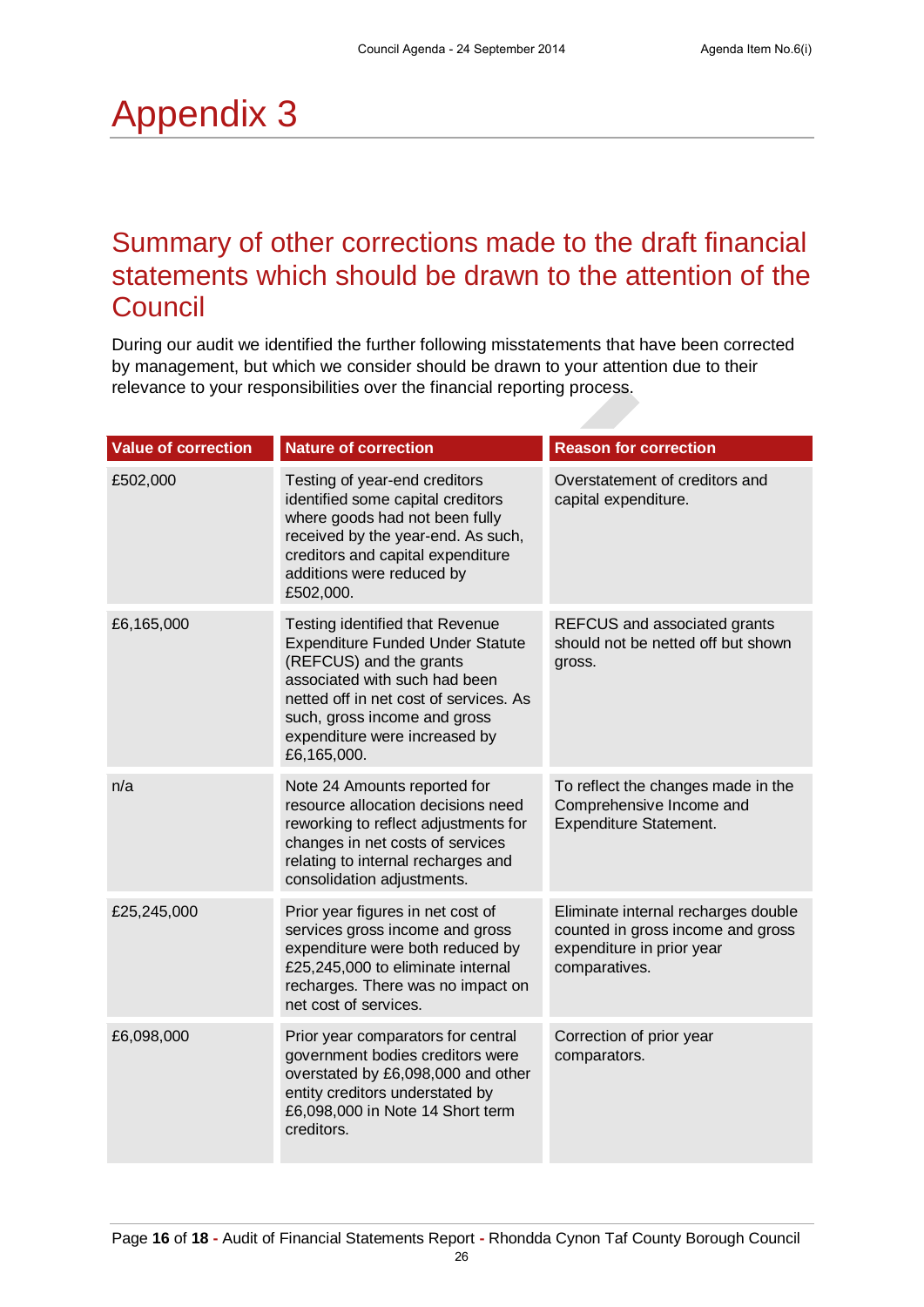| <b>Value of correction</b>   | <b>Nature of correction</b>                                                                                                                                                                                                                                            | <b>Reason for correction</b>                                                                              |
|------------------------------|------------------------------------------------------------------------------------------------------------------------------------------------------------------------------------------------------------------------------------------------------------------------|-----------------------------------------------------------------------------------------------------------|
| £6,067,000 and<br>£6,568,000 | In the prior year comparators for<br>Trading operations entries in<br>Financing and Investment Income<br>and Expenditure, income was<br>overstated by £6,067,000 and<br>expenditure overstated by<br>£6,568,000 with the balance<br>reflected in net cost of services. | Correction of prior year<br>comparators.                                                                  |
| n/a                          | There were several other minor<br>adjustments and enhanced<br>disclosures made to the draft<br>accounts.                                                                                                                                                               | Adjustments made to capture<br>relevant disclosures and correct<br>minor errors noted in the first draft. |